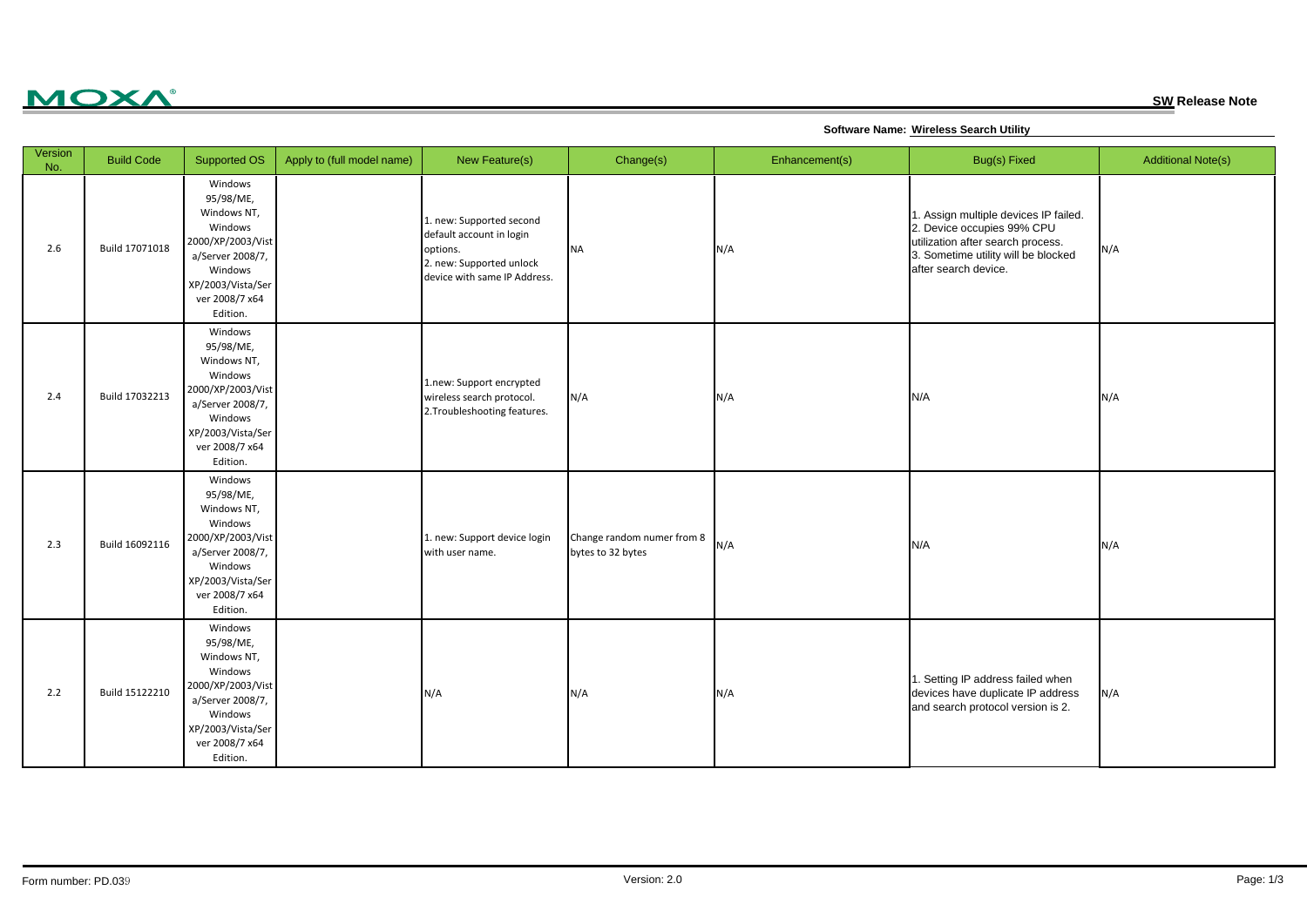

**SW Release Note**

**Software Name: Wireless Search Utility**

| Version<br>No. | <b>Build Code</b> | Supported OS                                                                                                                                          | Apply to (full model name) | New Feature(s)                                                               | Change(s) | Enhancement(s) | Bug(s) Fixed                                                                 | <b>Additional Note(s)</b>                                                                                                                   |
|----------------|-------------------|-------------------------------------------------------------------------------------------------------------------------------------------------------|----------------------------|------------------------------------------------------------------------------|-----------|----------------|------------------------------------------------------------------------------|---------------------------------------------------------------------------------------------------------------------------------------------|
| 2.1            | Build 15071611    | Windows<br>95/98/ME,<br>Windows NT,<br>Windows<br>2000/XP/2003/Vist<br>a/Server 2008/7,<br>Windows<br>XP/2003/Vista/Ser<br>ver 2008/7 x64<br>Edition. |                            | N/A                                                                          | N/A       | N/A            | 1. Utility failed to find any device<br>when doing unicast/multicast search. | N/A                                                                                                                                         |
| 2.0            | Build 15030216    | Windows<br>95/98/ME,<br>Windows NT,<br>Windows<br>2000/XP/2003/Vist<br>a/Server 2008/7,<br>Windows<br>XP/2003/Vista/Ser<br>ver 2008/7 x64<br>Edition. |                            | 1. Support multiple network<br>interface configuration.                      | N/A       | N/A            | 1. Upgrade timeout didn't work.                                              | **Note: Changed software name from<br>"AWK Search Utility" to "Wirless<br>Search Utility" which supports both<br>AWK series and WDR series. |
| 1.4            | Build 13100814    | Windows<br>95/98/ME,<br>Windows NT,<br>Windows<br>2000/XP/2003/Vist<br>a/Server 2008/7,<br>Windows<br>XP/2003/Vista/Ser<br>ver 2008/7 x64<br>Edition. |                            | 1. new: Support the<br>functionality of RTG series for<br>import and export. | N/A       | N/A            | 1. verify and fix the ABC-01 issue.                                          | N/A                                                                                                                                         |
| 1.3            | Build 10112516    | Windows<br>95/98/ME,<br>Windows NT,<br>Windows<br>2000/XP/2003/Vist<br>a/Server 2008/7,<br>Windows<br>XP/2003/Vista/Ser<br>ver 2008/7 x64<br>Edition. |                            | 1. Support import from ABC-01 $N/A$<br>and export into ABC-01.               |           | N/A            | N/A                                                                          | N/A                                                                                                                                         |